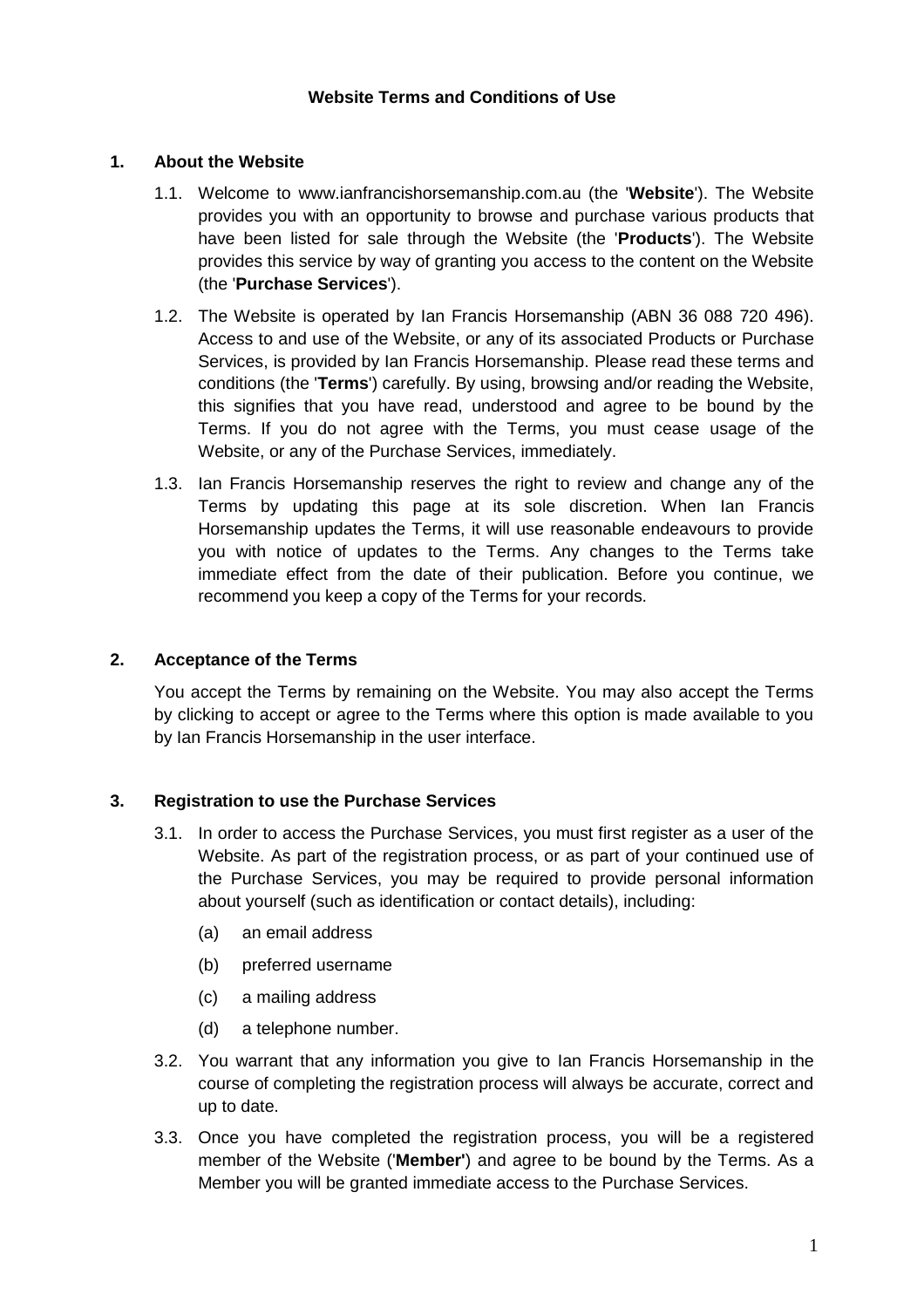- 3.4. You may not use the Purchase Services and may not accept the Terms if:
	- (a) you are not of legal age to form a binding contract with Ian Francis Horsemanship; or
	- (b) you are a person barred from receiving the Purchase Services under the laws of Australia or other countries including the country in which you are resident or from which you use the Purchase Services.

### **4. Your obligations as a Member**

4.1. As a Member, you agree to comply with the following:

You will use the Purchase Services only for purposes that are permitted by:

- (a) the Terms;
- (b) any applicable law, regulation or generally accepted practices or guidelines in the relevant jurisdictions;
- (c) you have the sole responsibility for protecting the confidentiality of your password and/or email address. Use of your password by any other person may result in the immediate cancellation of the Purchase Services;
- (d) any use of your registration information by any other person, or third parties, is strictly prohibited. You agree to immediately notify Ian Francis Horsemanship of any unauthorised use of your password or email address or any breach of security of which you have become aware;
- (e) access and use of the Website is limited, non-transferable and allows for the sole use of the Website by you for the purposes of Ian Francis Horsemanship providing the Purchase Services;
- (f) you will not use the Purchase Services or Website for any illegal and/or unauthorised use which includes collecting email addresses of Members by electronic or other means for the purpose of sending unsolicited email or unauthorised framing of or linking to the Website;
- (g) you agree that commercial advertisements, affiliate links, and other forms of solicitation may be removed from the Website without notice and may result in termination of the Purchase Services. Appropriate legal action will be taken by Ian Francis Horsemanship for any illegal or unauthorised use of the Website; and
- (h) you acknowledge and agree that any automated use of the Website or its Purchase Services is prohibited.

## **5. Purchase of Products and Returns Policy**

- 5.1. In using the Purchase Services to purchase the Product through the Website, you will agree to the payment of the purchase price listed on the Website for the Product (the '**Purchase Price**').
- 5.2. Payment of the Purchase Price may be made through one of the following third party providers:
	- (a) Paypal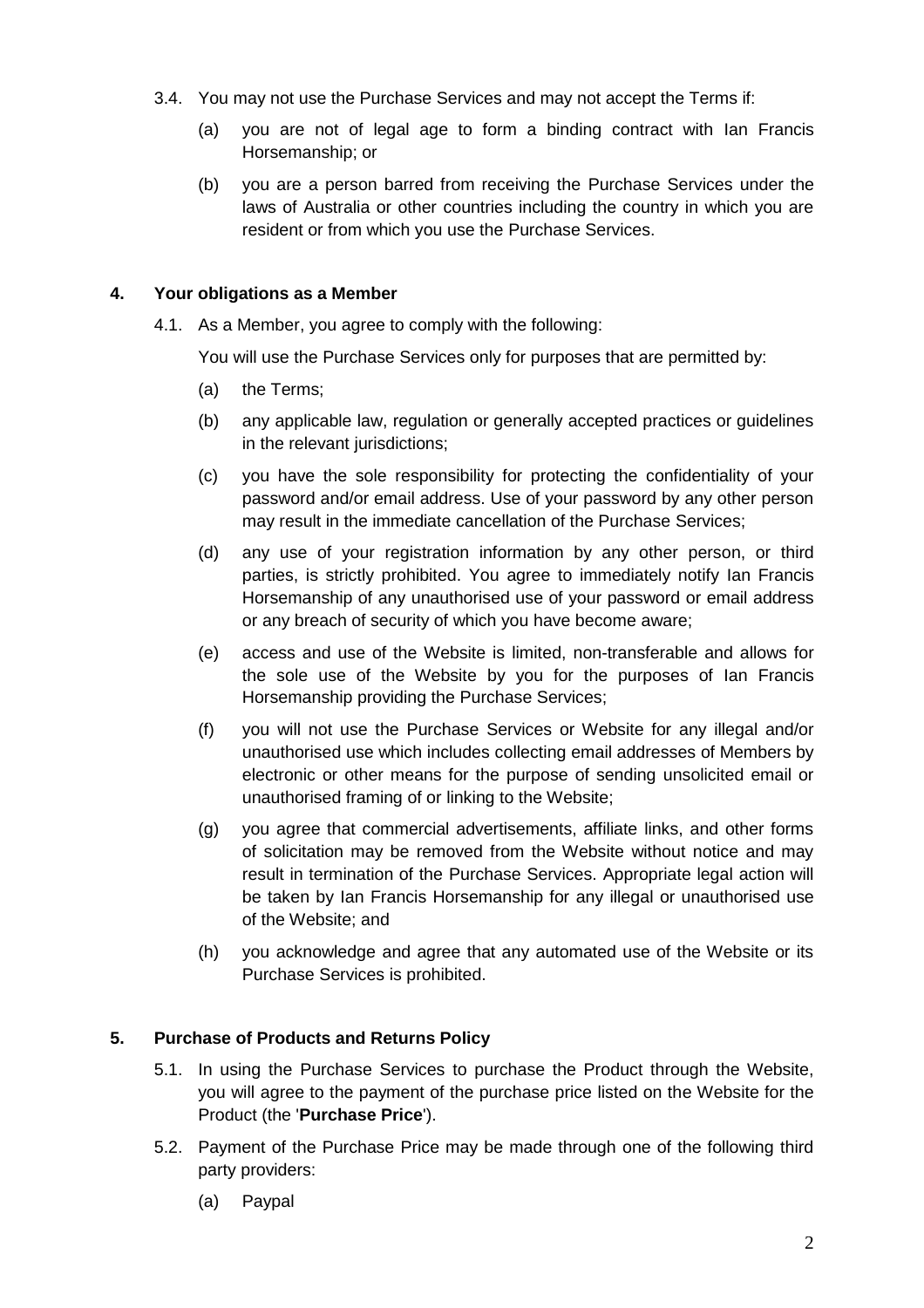(b) Direct Debit

### (the '**Payment Gateway Providers**')

In using the Purchase Services, you warrant that you have familiarised yourself with, and agree to be bound by, the applicable Terms and Conditions of Use, Privacy Policy and other relevant legal documentation provided by the Payment Gateway Providers.

- 5.3. Following payment of the Purchase Price being confirmed by Ian Francis Horsemanship, you will be issued with a receipt to confirm that the payment has been received and Ian Francis Horsemanship may record your purchase details for future use.
- 5.4. Ian Francis Horsemanship may, at their sole discretion, provide a refund on the return of the Products within 14 days where the Product packaging is unopened and remains in a saleable condition. You acknowledge and agree that you are liable for any postage and shipping costs associated with any refund pursuant to this clause.

## **6. Warranty**

- 6.1. Ian Francis Horsemanship's Products come with guarantees that cannot be excluded under the Australian Consumer Law. You are entitled to a replacement or refund for a major failure of the Product. You are also entitled to have the Products repaired or replaced if the Products fail to be of acceptable quality and the failure does not amount to a major failure (the '**Warranty**').
- 6.2. You may make a claim under this clause (the '**Warranty Claim**') for material defects and workmanship in the Products within 14 days from the date of purchase (the '**Warranty Period**').
- 6.3. In order to make a Warranty Claim during the Warranty Period, you must provide proof of purchase to Ian Francis Horsemanship showing the date of purchase of the Products, provide a description of the Products and the price paid for the Products by sending written notice to Ian Francis Horsemanship at 1014 Tingoora Chelmsford Rd, Chelmsford, Queensland 4606, Australia or by email at ianfrancis@skymesh.com.au.
- 6.4. Where the Warranty Claim is accepted then Ian Francis Horsemanship will, at its sole discretion, either repair or replace any defective Products or part thereof with a new or remanufactured equivalent during the Warranty Period at no charge to you for parts or labour. You acknowledge and agree that you will be solely liable for any postage or shipping costs incurred in facilitating the Warranty Claim.
- 6.5. The Warranty shall be the sole and exclusive warranty granted by Ian Francis Horsemanship and shall be the sole and exclusive remedy available to you in addition to other rights and under a law in relation to the Products to which this warranty relates.
- 6.6. All implied warranties including the warranties of merchantability and fitness for use are limited to the Warranty Period.
- 6.7. The Warranty does not apply to any appearance of the supplied Products nor to the additional excluded items set forth below nor to any supplied Products where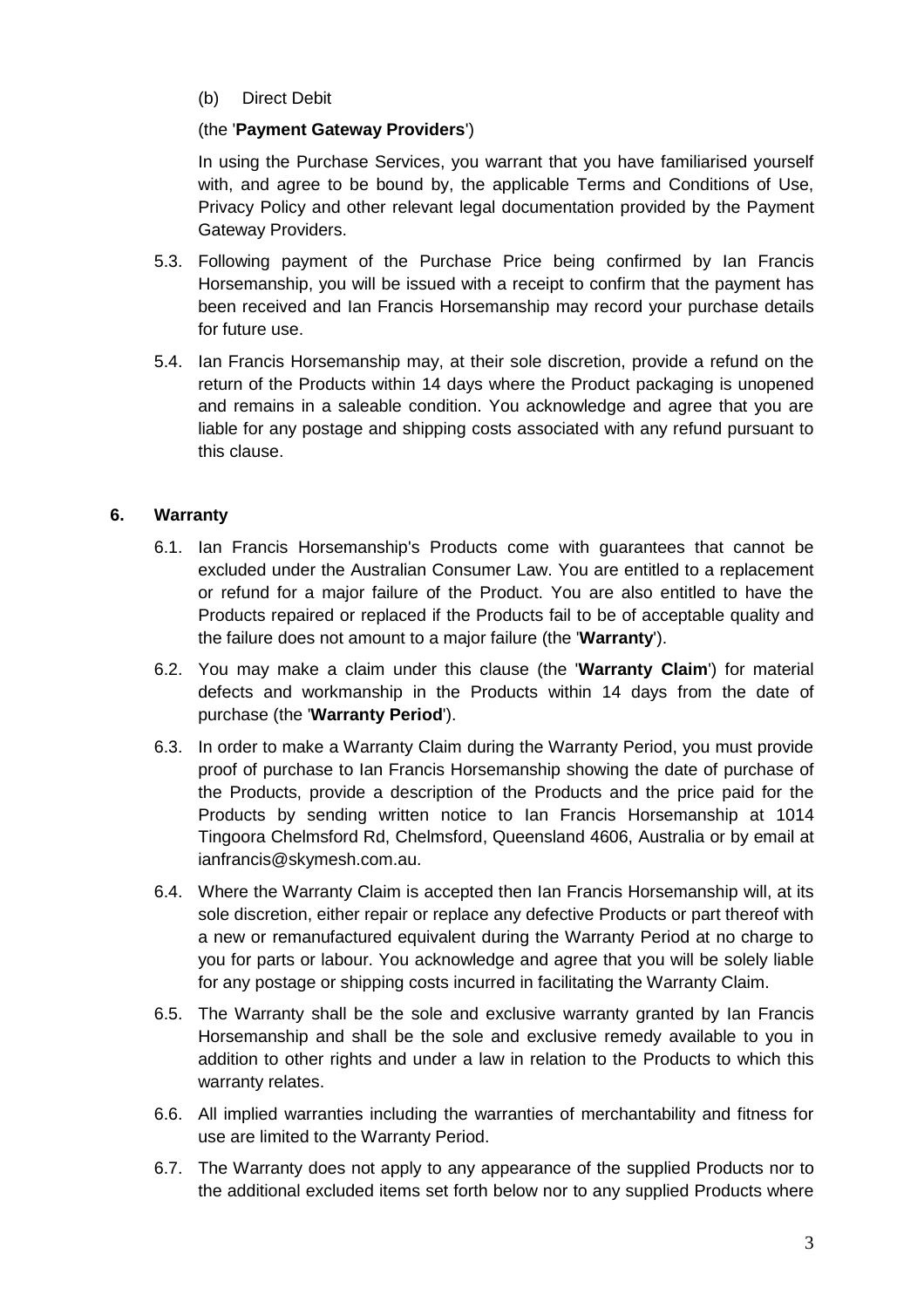the exterior of which has been damaged or defaced, which has been subjected to misuse, abnormal service or handling, or which has been altered or modified in design or construction.

# **7. Copyright and Intellectual Property**

- 7.1. The Website, the Purchase Services and all of the related products of Ian Francis Horsemanship are subject to copyright. The material on the Website is protected by copyright under the laws of Australia and through international treaties. Unless otherwise indicated, all rights (including copyright) in the site content and compilation of the website (including text, graphics, logos, button icons, video images, audio clips and software) (the '**Content'**) are owned or controlled for these purposes, and are reserved by Ian Francis Horsemanship or its contributors.
- 7.2. Ian Francis Horsemanship retains all rights, title and interest in and to the Website and all related content. Nothing you do on or in relation to the Website will transfer to you:
	- (a) the business name, trading name, domain name, trade mark, industrial design, patent, registered design or copyright of Ian Francis Horsemanship; or
	- (b) the right to use or exploit a business name, trading name, domain name, trade mark or industrial design; or
	- (c) a system or process that is the subject of a patent, registered design or copyright (or an adaptation or modification of such a system or process).
- 7.3. You may not, without the prior written permission of Ian Francis Horsemanship and the permission of any other relevant rights owners: broadcast, republish, upload to a third party, transmit, post, distribute, show or play in public, adapt or change in any way the Content or third party contact for any purpose. This prohibition does not extend to materials on the Website which are freely available for re-use or are in the public domain.

## **8. Privacy**

Ian Francis Horsemanship takes your privacy seriously and any information provided through your use of the Application and/or the Purchase Services are subject to Ian Francis Horsemanship's Privacy Policy, which is available on the Application.

## **9. General Disclaimer**

- 9.1. You acknowledge that Ian Francis Horsemanship does not make any terms, guarantees, warranties, representations or conditions whatsoever regarding the Products other than provided for pursuant to these Terms.
- 9.2. Ian Francis Horsemanship will make every effort to ensure a Product is accurately depicted on the Website, however, you acknowledge that sizes, colours and packaging may differ from what is displayed on the Website.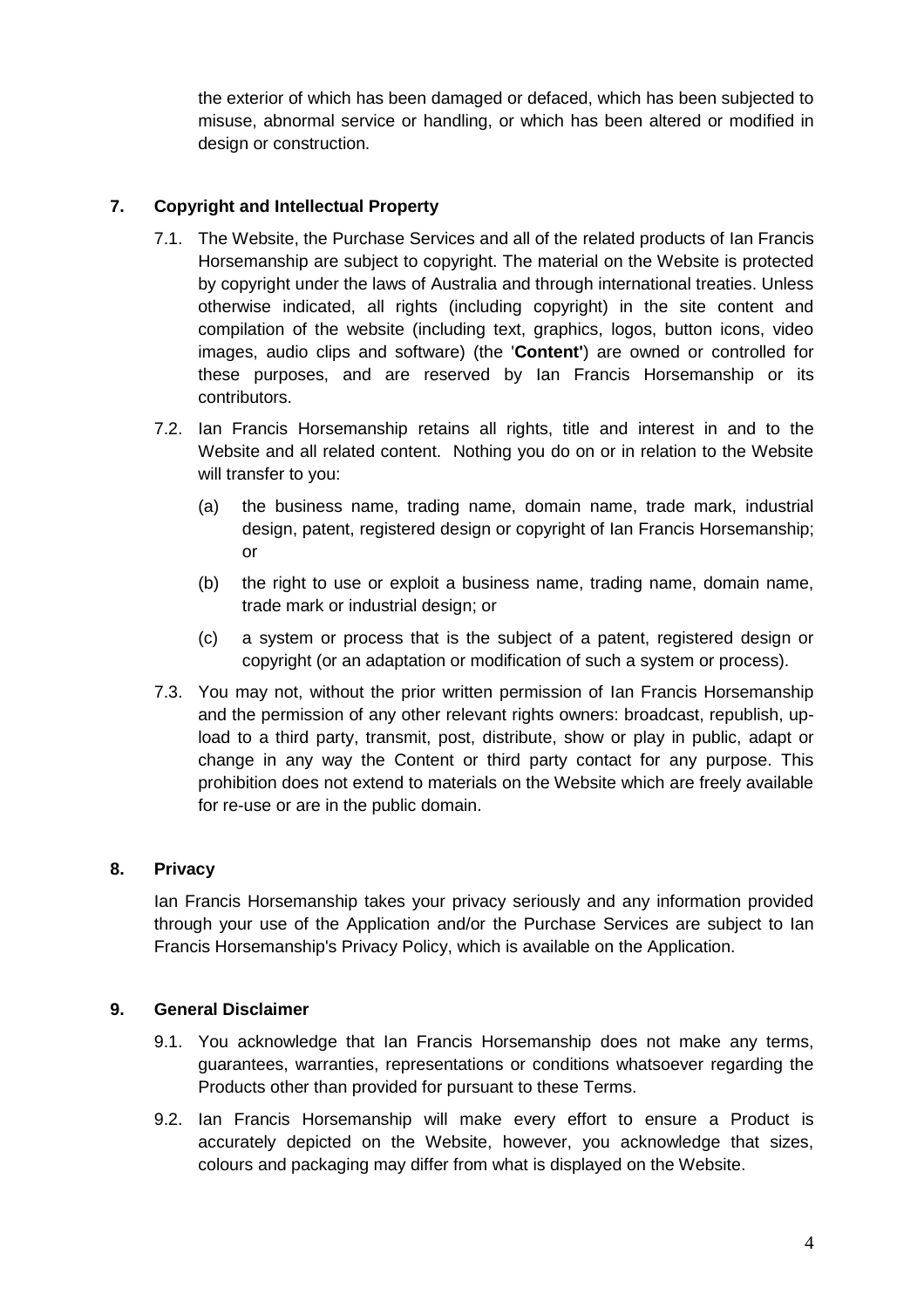- 9.3. Nothing in these Terms limits or excludes any guarantees, warranties, representations or conditions implied or imposed by law, including the Australian Consumer Law (or any liability under them) which by law may not be limited or excluded.
- 9.4. Subject to this clause, and to the extent permitted by law:
	- (a) all terms, guarantees, warranties, representations or conditions which are not expressly stated in these Terms are excluded; and
	- (b) Ian Francis Horsemanship we will not be liable for any special, indirect or consequential loss or damage (unless such loss or damage is reasonably foreseeable resulting from our failure to meet an applicable Consumer Guarantee), loss of profit or opportunity, or damage to goodwill arising out of or in connection with the Purchase Services or these Terms (including as a result of not being able to use the Purchase Services or the late supply of the Purchase Services), whether at common law, under contract, tort (including negligence), in equity, pursuant to statute or otherwise.
- 9.5. Use of the Website, the Purchase Services, and any of the products of Ian Francis Horsemanship is at your own risk. Everything on Website, the Purchase Services, and the Products of Ian Francis Horsemanship, are provided to you on an "as is" and "as available" basis, without warranty or condition of any kind. None of the affiliates, directors, officers, employees, agents, contributors, third party content providers or licensors of Ian Francis Horsemanship make any express or implied representation or warranty about its Content or any products or Purchase Services (including the products or Purchase Services of Ian Francis Horsemanship) referred to on the Website. This includes (but is not restricted to) loss or damage you might suffer as a result of any of the following:
	- (a) failure of performance, error, omission, interruption, deletion, defect, failure to correct defects, delay in operation or transmission, computer virus or other harmful component, loss of data, communication line failure, unlawful third party conduct, or theft, destruction, alteration or unauthorised access to records;
	- (b) the accuracy, suitability or currency of any information on the Website, the Purchase Service, or any of its Content related products (including third party material and advertisements on the Website);
	- (c) costs incurred as a result of you using the Website, the Purchase Services or any of the Products;
	- (d) the Content or operation in respect to links which are provided for the User's convenience;
	- (e) any failure to complete a transaction, or any loss arising from e-commerce transacted on the Website; or
	- (f) any defamatory, threatening, offensive or unlawful conduct of third parties or publication of any materials relating to or constituting such conduct.

## **10. Limitation of Liability**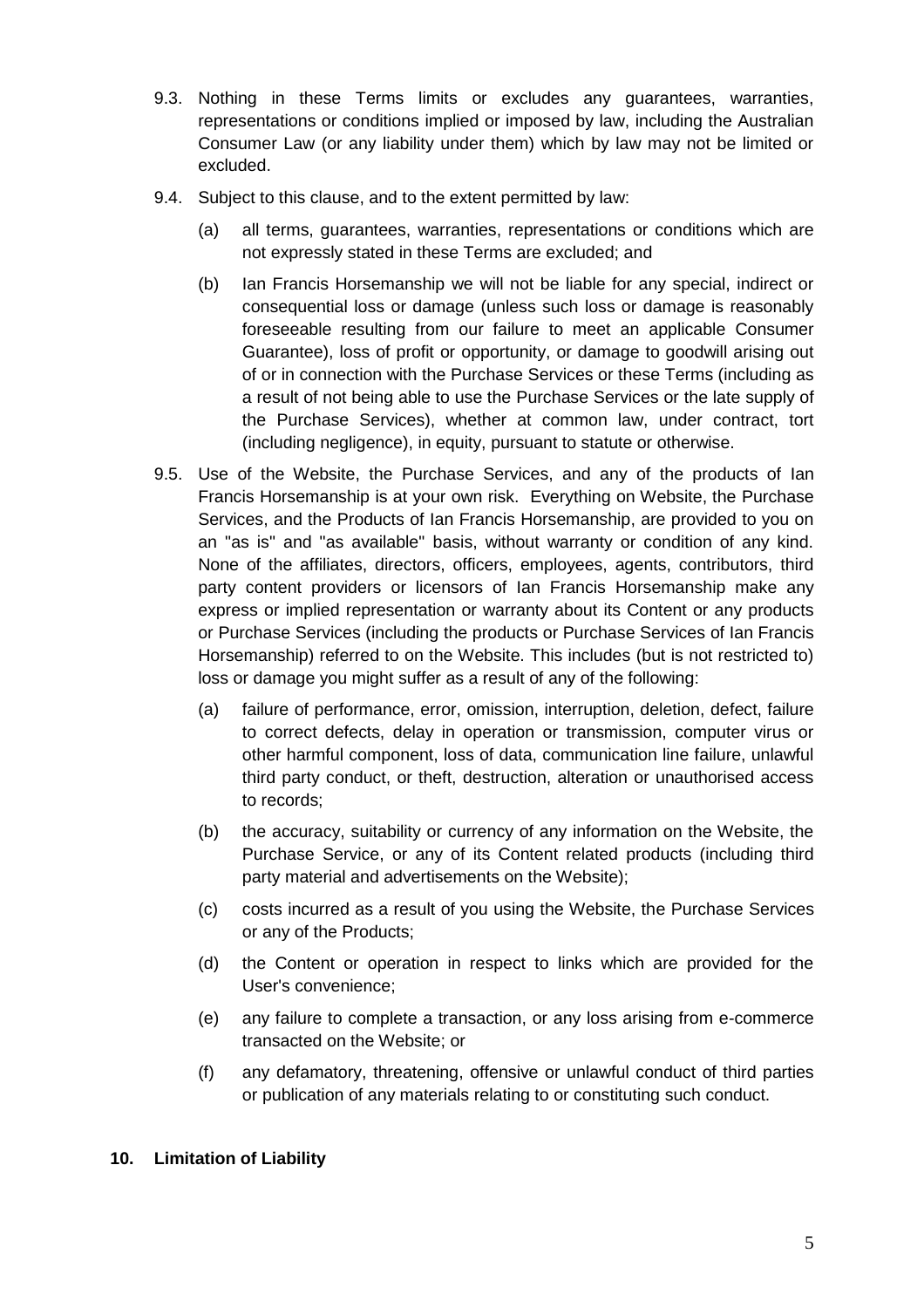- 10.1. Ian Francis Horsemanship's total liability arising out of or in connection with the Purchase Services or these Terms, however arising, including under contract, tort (including negligence), in equity, under statute or otherwise, will not exceed the most recent Purchase Price paid by you under these Terms or where you have not paid the Purchase, then the total liability of Ian Francis Horsemanship is the resupply of information or Purchase Services to you.
- 10.2. You expressly understand and agree that Ian Francis Horsemanship, its affiliates, employees, agents, contributors, third party content providers and licensors shall not be liable to you for any direct, indirect, incidental, special consequential or exemplary damages which may be incurred by you, however caused and under any theory of liability. This shall include, but is not limited to, any loss of profit (whether incurred directly or indirectly), any loss of goodwill or business reputation and any other intangible loss.
- 10.3. Ian Francis Horsemanship is not responsible or liable in any manner for any site content (including the Content and Third Party Content) posted on the Website or in connection with the Purchase Services, whether posted or caused by users of the website of Ian Francis Horsemanship, by third parties or by any of the Purchase Services offered by Ian Francis Horsemanship.

### **11. Termination of Contract**

- 11.1. The Terms will continue to apply until terminated by either you or by Ian Francis Horsemanship as set out below.
- 11.2. If you want to terminate the Terms, you may do so by:
	- (a) notifying Ian Francis Horsemanship at any time; and
	- (b) closing your accounts for all of the Purchase Services which you use, where Ian Francis Horsemanship has made this option available to you.

Your notice should be sent, in writing, to Ian Francis Horsemanship via the 'Contact Us' link on our homepage.

- 11.3. Ian Francis Horsemanship may at any time, terminate the Terms with you if:
	- (a) you have breached any provision of the Terms or intend to breach any provision;
	- (b) Ian Francis Horsemanship is required to do so by law;
	- (c) the partner with whom Ian Francis Horsemanship offered the Purchase Services to you has terminated its relationship with Ian Francis Horsemanship or ceased to offer the Purchase Services to you;
	- (d) Ian Francis Horsemanship is transitioning to no longer providing the Purchase Services to Users in the country in which you are resident or from which you use the service; or
	- (e) the provision of the Purchase Services to you by Ian Francis Horsemanship is, in the opinion of Ian Francis Horsemanship, no longer commercially viable.
- 11.4. Subject to local applicable laws, Ian Francis Horsemanship reserves the right to discontinue or cancel your membership to the Website at any time and may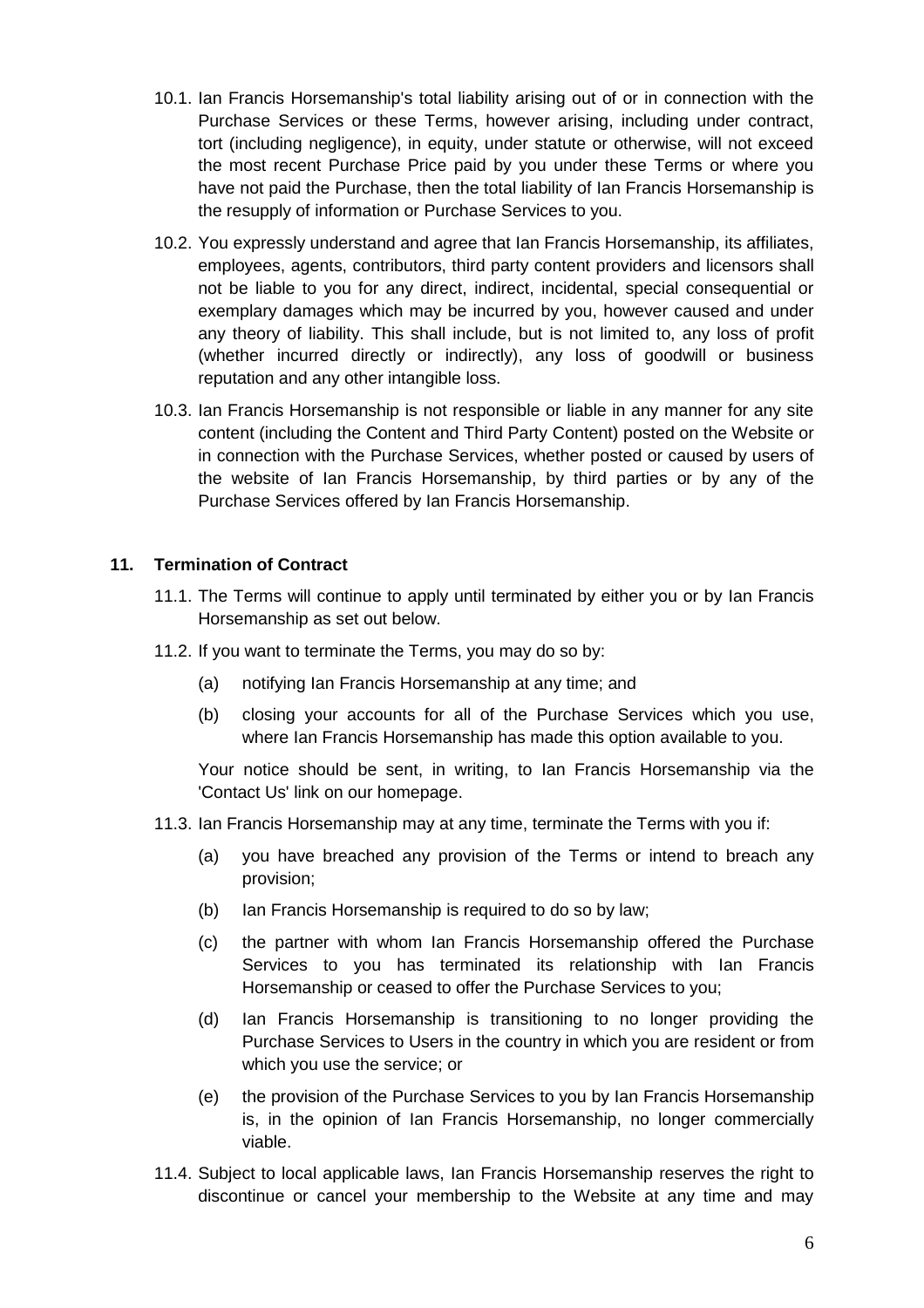suspend or deny, in its sole discretion, your access to all or any portion of the Website or the Purchase Services without notice if you breach any provision of the Terms or any applicable law or if your conduct impacts Ian Francis Horsemanship's name or reputation or violates the rights of those of another party.

11.5. When the Terms come to an end, all of the legal rights, obligations and liabilities that you and Ian Francis Horsemanship have benefited from, been subject to (or which have accrued over time whilst the Terms have been in force) or which are expressed to continue indefinitely, shall be unaffected by this cessation, and the provisions of this clause shall continue to apply to such rights, obligations and liabilities indefinitely.

## **12. Indemnity**

- 12.1. You agree to indemnify Ian Francis Horsemanship, its affiliates, employees, agents, contributors, third party content providers and licensors from and against:
	- (a) all actions, suits, claims, demands, liabilities, costs, expenses, loss and damage (including legal fees on a full indemnity basis) incurred, suffered or arising out of or in connection with any Content you post through the Website;
	- (b) any direct or indirect consequences of you accessing, using or transacting on the Website or attempts to do so and any breach by you or your agents of these Terms; and/or
	- (c) any breach of the Terms.

## **13. Dispute Resolution**

#### 13.1. **Compulsory:**

If a dispute arises out of or relates to the Terms, either party may not commence any Tribunal or Court proceedings in relation to the dispute, unless the following clauses have been complied with (except where urgent interlocutory relief is sort).

## 13.2. **Notice:**

A party to the Terms claiming a dispute ('**Dispute**') has arisen under the Terms, must give written notice to the other party detailing the nature of the dispute, the desired outcome and the action required to settle the Dispute.

#### 13.3. **Resolution:**

On receipt of that notice ('**Notice**') by that other party, the parties to the Terms ('**Parties**') must:

- (a) Within 14 days of the Notice endeavour in good faith to resolve the Dispute expeditiously by negotiation or such other means upon which they may mutually agree;
- (b) If for any reason whatsoever, 14 days after the date of the Notice, the Dispute has not been resolved, the Parties must either agree upon selection of a mediator or request that an appropriate mediator be appointed by the President of the or his or her nominee;